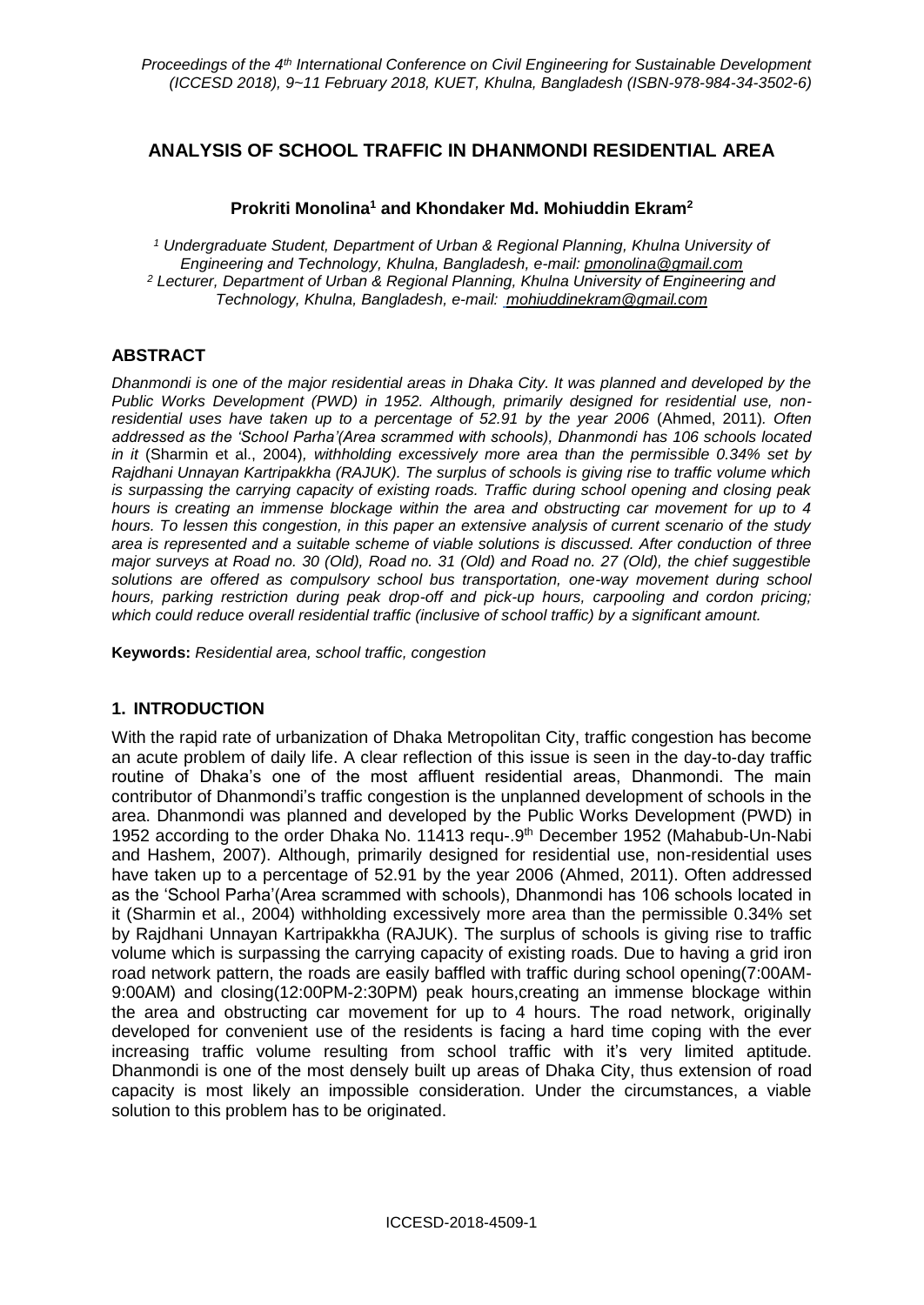## **2. METHODOLOGY**

### **2.1 Selection of Study Area**

Dhanmondi is one of the most affluent residential areas of Dhaka City. It spans over an area of 4.34 km² and it comprehends 33451 houses and 106 schools. Regarding the analysis of school traffic, three field surveys were conducted in the area as it is home to a great number of schools and therefore can be thoroughly investigated.

### **2.2 Data Collection and Analysis**

Both primary and secondary data were attained for further analysis regarding the research. Primary data such as approximation of cars entering into the area during school peak hours and formation of multiple temporary car lanes during school peak hours were obtained from first-hand observations. Secondary data such as information taken from school authorities and security guards were collected through detailed interviewing. Other secondary data such as statistics and examples of feasible solutions to such congestion problems which are practiced around the world were also acquired through desktop studies. After completion of data collection, the data were analyzed in a quite simple and candid way. The significant points were noted, arranged and categorized from observations and interviews.

### **3. FINDINGS**

According to the surveys conducted at Dhanmondi Road no.27 (old), Road no.30 (old) and Road no.31 (old) on June 2017,information about school traffic occurring at the mentioned roads which are the main access routes to the said schools(Sunbeams, Sunnydale and Mastermind respectively) have been collected and an analyzed representation of the data has been included in this section.

| <b>Schools</b> | Location  | <b>Students</b> | <b>Vehicle</b><br><b>Usage</b> | Situation,<br><b>Morning</b> | Situation,<br><b>Noon</b> | <b>Vehicles</b><br><b>Parked</b><br><b>Around</b> | Approximate<br>Number of<br><b>Vehicles</b> |
|----------------|-----------|-----------------|--------------------------------|------------------------------|---------------------------|---------------------------------------------------|---------------------------------------------|
| Sunbeams       | Rd. 27,   | 350             | 85%                            | Drop off                     | Pick up                   | $20 - 30$                                         | Car-153                                     |
|                | Dhanmondi |                 |                                | for an                       | for half an               |                                                   | Cycle                                       |
|                |           |                 |                                | hour; 300                    | hour; 300                 |                                                   | Rickshaw-                                   |
|                |           |                 |                                | vehicles                     | vehicles                  |                                                   | 129                                         |
|                |           |                 |                                | (Approx)                     | (Approx)                  |                                                   | Motorcycle-                                 |
|                |           |                 |                                |                              |                           |                                                   | 18                                          |
| Sunnydale      | Rd. 30,   | 300             | 70%                            | Drop off                     | Pick up                   | $20 - 30$                                         | Car-87                                      |
|                | Dhanmondi |                 |                                | for an                       | for half an               |                                                   | Cycle                                       |
|                |           |                 |                                | hour; 210                    | hour; 210                 |                                                   | Rickshaw-92                                 |
|                |           |                 |                                | vehicles                     | vehicles                  |                                                   | Motorcycle-                                 |
|                |           |                 |                                | (Approx)                     | (Approx)                  |                                                   | 31                                          |
| Master         | Rd. 31,   | 1300            | 80%                            | Drop off                     | Pick up                   | $30 - 40$                                         | <b>Car-728</b>                              |
| Mind           | Dhanmondi |                 |                                | for an                       | for half an               |                                                   | Cycle                                       |
|                |           |                 |                                | hour;                        | hour:                     |                                                   | Rickshaw-                                   |
|                |           |                 |                                | 1000                         | 1000                      |                                                   | 178                                         |
|                |           |                 |                                | vehicles                     | vehicles                  |                                                   | Motorcycle-                                 |
|                |           |                 |                                | (Approx)                     | (Approx)                  |                                                   | 94                                          |
| Master         | Rd. 30,   | 550             | 85%                            | Drop off                     | Pick up                   | $20 - 30$                                         | Car-213                                     |
| Mind           | Dhanmondi |                 |                                | for an                       | for half an               |                                                   | Cycle                                       |
|                |           |                 |                                | hour; 450                    | hour; 450                 |                                                   | Rickshaw-                                   |
|                |           |                 |                                | vehicles                     | vehicles                  |                                                   | 167                                         |
|                |           |                 |                                | (Approx)                     | (Approx)                  |                                                   | Motorcycle-                                 |
|                |           |                 |                                |                              |                           |                                                   | 70                                          |

#### Table 1: Traffic Details of The Said Schools

*Source: Field Survey,2017*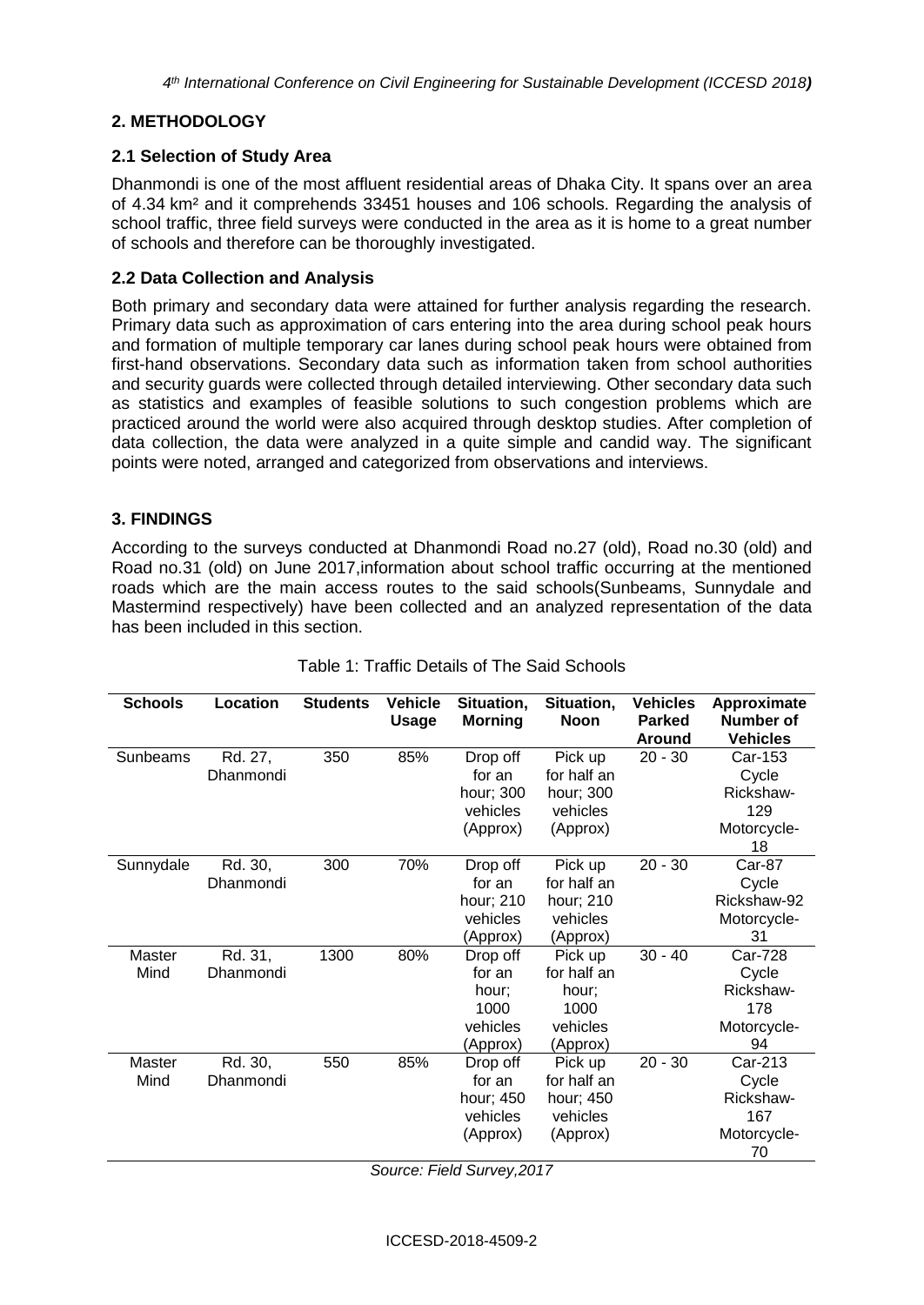The data represented in the above table were collected through interviews with the school authorities of each stated school and the daily approximate number of cars was estimated from first-hand observation and partially collected from the information given out by the school security guards. From the table, it was concluded that on an average 80% of the school students use vehicles for travelling to and from their schools.



Figure 1: School Traffic Scenario During Peak Closing Hour of Sunbeams(Rd. No.27)



Figure 2: School Traffic Scenario During Peak Closing Hour of Sunnydale(Rd. No.30)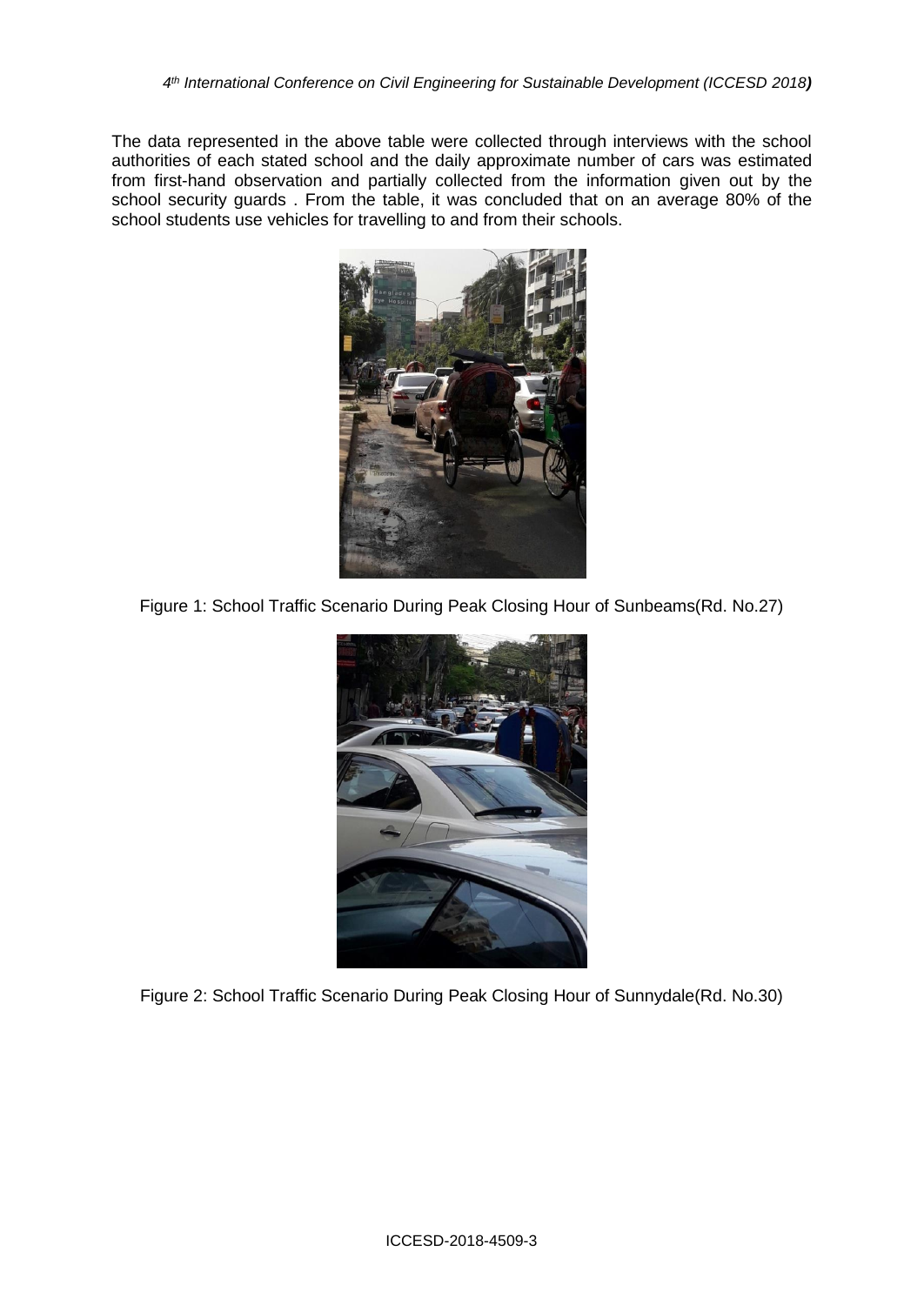*4 th International Conference on Civil Engineering for Sustainable Development (ICCESD 2018)*



Figure 3: School Traffic Scenario During Peak Closing Hour of Mastermind(Rd. No.31)

From 'Approximate Number of Vehicles' section of Table 1, calculation of Peak Hour Maximum Passenger Car Units (PCU) was executed by using the following formula of Simple Method,

 $PCU=\sum (PCU Value * Number of Vehicles)$  (1)

PCUs were calculated as per the PCU values/factors given in Geometric Design Standards Manual of RHD (Revised) 2005 and have been presented below,

| <b>Vehicle Type</b> | <b>PCU Value</b> |  |  |
|---------------------|------------------|--|--|
| Truck               | 3.0              |  |  |
| <b>Bus</b>          | 3.0              |  |  |
| Minibus             | 3.0              |  |  |
| Utility             | 1.0              |  |  |
| Car                 | 1.0              |  |  |
| Baby Taxi           | 0.75             |  |  |
| Motor Cycle         | 0.75             |  |  |
| <b>Bicycle</b>      | 0.5              |  |  |
| Cycle Rickshaw      | 2.0              |  |  |
| <b>Bullock Cart</b> | 4.0              |  |  |

### Table 2: PCU Value for Different Types of Vehicle

*Source: (Geometric Design Standards Manual of RHD (Revised),2005)* 

#### Table 3: Calculated PCU of The Roads Beside The Mentioned Schools

| Name of School           | Peak Hour Maximum Passenger Car<br>Units(PCU) |  |  |
|--------------------------|-----------------------------------------------|--|--|
| Sunbeams                 | 424.5                                         |  |  |
| Sunnydale                | 294.25                                        |  |  |
| Master Mind (Road No.31) | 1154.5                                        |  |  |
| Master Mind (Road No.30) | 599.5                                         |  |  |

From a desktop study on Road Design Standards (2004) prepared by the Planning Commission of Government of the People's Republic of Bangladesh, it was found that the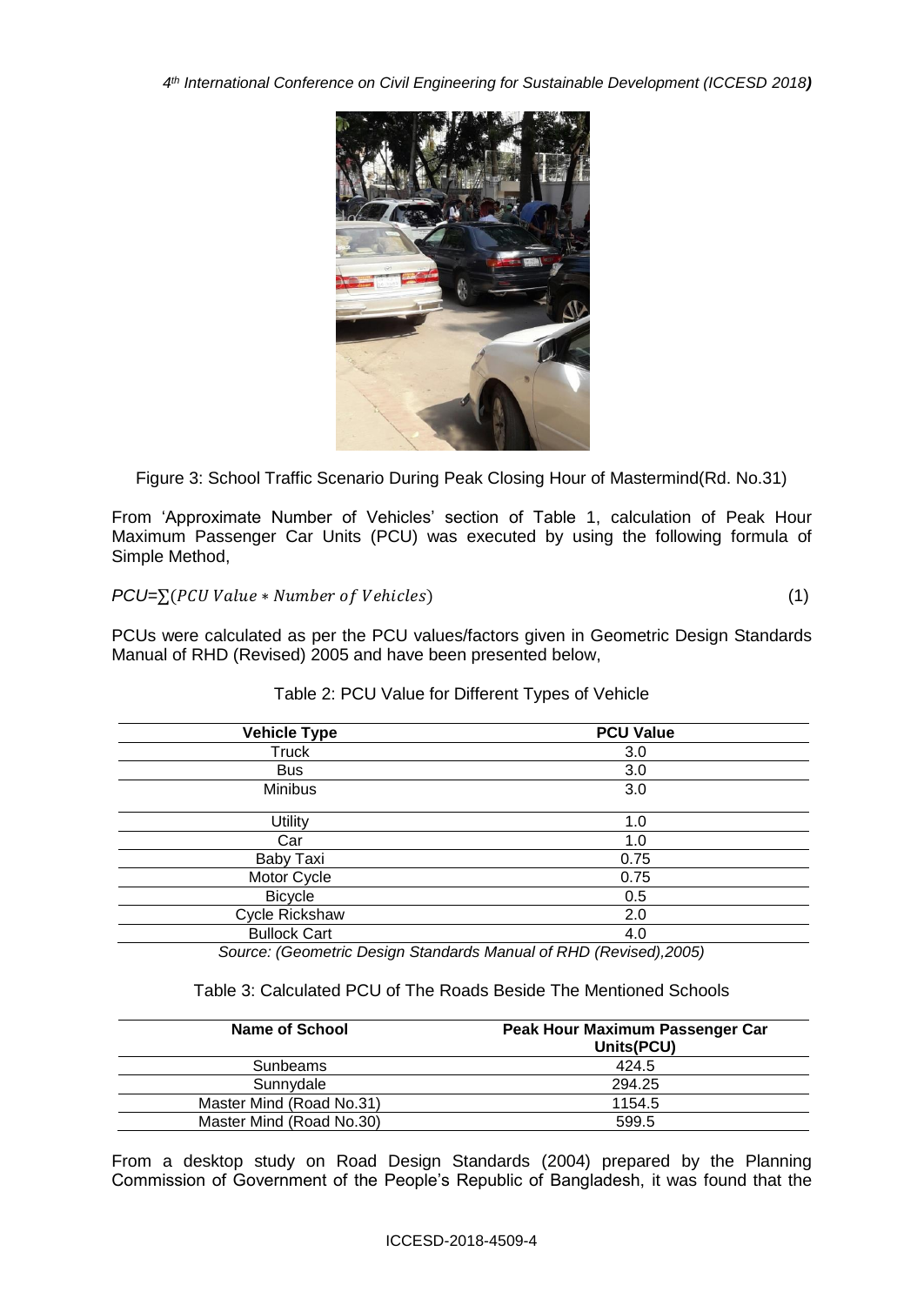standard value of Peak Hour Maximum Passenger Car Units (PCU) for feeder road (carriageway width 3.7 m /12 ft) is 290.

It is known that feeder roads are those which feed traffic to main highway or freeway. All three of the selected roads of this research fall into the category of feeder road, as they set off from primary roads and their width varies within 3.5~4 meters. After comparing the standard value of PCU to the calculated values, it was seen that the calculated values deviate greatly from the standard one. The huge deviation indicates that an excess of vehicular flow is occurring on the roads and the capacity of the roads is insufficient for supporting such heavy flow.



Figure 4: Graphical Representation of Standard and Calculated PCU Values

### **4. RECOMMENDATION**

As private cars are the main contributors of the school traffic, measures have to be taken to control their number into the residential area. The probable solutions to such congestion problem whose applications are seen in many countries around the world have been mentioned and their suitability in the context of Bangladesh has been discussed in the following section.

### **4.1 Endorsing Compulsory School Bus Transportation**

Endorsement of Compulsory School Bus Transportation will lessen the need for private transportation. It will lower the number of private vehicles and rickshaws entering into the area during school opening and closing peak hours. Also, it will save a significant amount of conveyance money of those who do not own any private vehicle.

Considering the socio-economic condition of Bangladesh,encouraging compulsory school bus transportation can save a handsome amount of money by the end of the month for all income groups of the society as school bus transportation service charges a nominal monthly fee. But in case of higher and upper-middle income groups, they rarely show interest in sending their children to school by school buses. The reason behind their disinterest is the unguaranteed safety of their children. Provision of high configured school buses with properly functional locks and air conditioning system can ensure both safety and convenience of the students and ultimately solve the safety issue.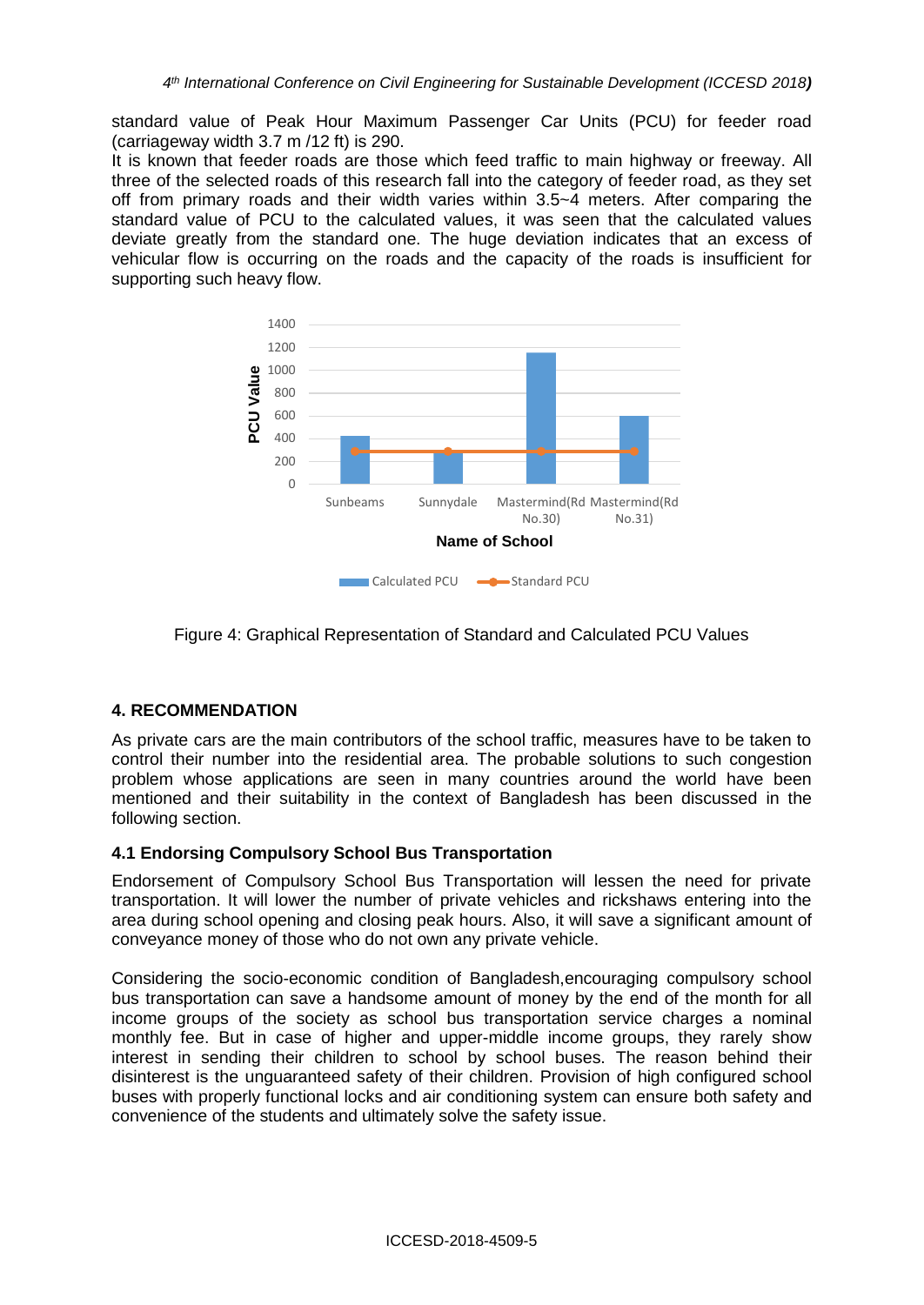If a bus with a capacity of 50 passengers is considered as a standard school bus then the number of total school buses required for each stated school can easily be calculated by the below simple method,

*Number of School Buses=Number of Students÷*Capacity of A Single School Bus

From the above formula the numbers were calculated to be 6 buses(Sunbeams), 5 buses(Sunnydale), 20 buses(Mastermind at Road No.31) and 9 buses(Mastermind at Road No.30). The PCU values for the newly attainted number of buses have been shown in the table below.

| Name of School           | Peak Hour Maximum Passenger Car<br>Units(PCU) |  |  |
|--------------------------|-----------------------------------------------|--|--|
| Sunbeams                 | 18                                            |  |  |
| Sunnydale                | 15                                            |  |  |
| Master Mind (Road No.31) | 60                                            |  |  |
| Master Mind (Road No.30) | 27                                            |  |  |

Table 4: Estimated PCU For Newly Obtained Number of Buses

Comparing the actual PCU values with the estimated PCU values it can easily be concluded that PCU values of the roads connected to Sunbeams, Sunnydale, Mastermind(Road No.31) and Mastermind(Road No.30) will be lessened by 95.76%, 94.9%, 94.81% and 95.5% respectively. It goes without saying that the reduction of PCU values of the streets will definitely play a vital role in reducing school traffic congestion.

Thus, implementation of the idea of endorsing compulsory school bus transportation will be fruitfully sustained.

## **4.2 Compulsion of One-way Movement During School Hours**

The road network of the study area is not capable of supporting heavy two-way traffic movements. The roads measure up to 3.5~4 meters in width and can only be used as two lanes when there is minimal traffic. During school hours, the roads are oppressed to hold cars in two lanes, thus creating congestion as vehicles cannot freely move. A probable solution to this problem can be the implementation of one-way traffic movement during school peak hours(7:00AM-9:00AM And 12:00AM-2:30AM). The vehicles will be entering through road no.31(13 new) and road no.30(14 new),then accessing Mirpur Road and finally setting off to road no.27(16 new).



Figure 5: Proposed One-way Movement Direction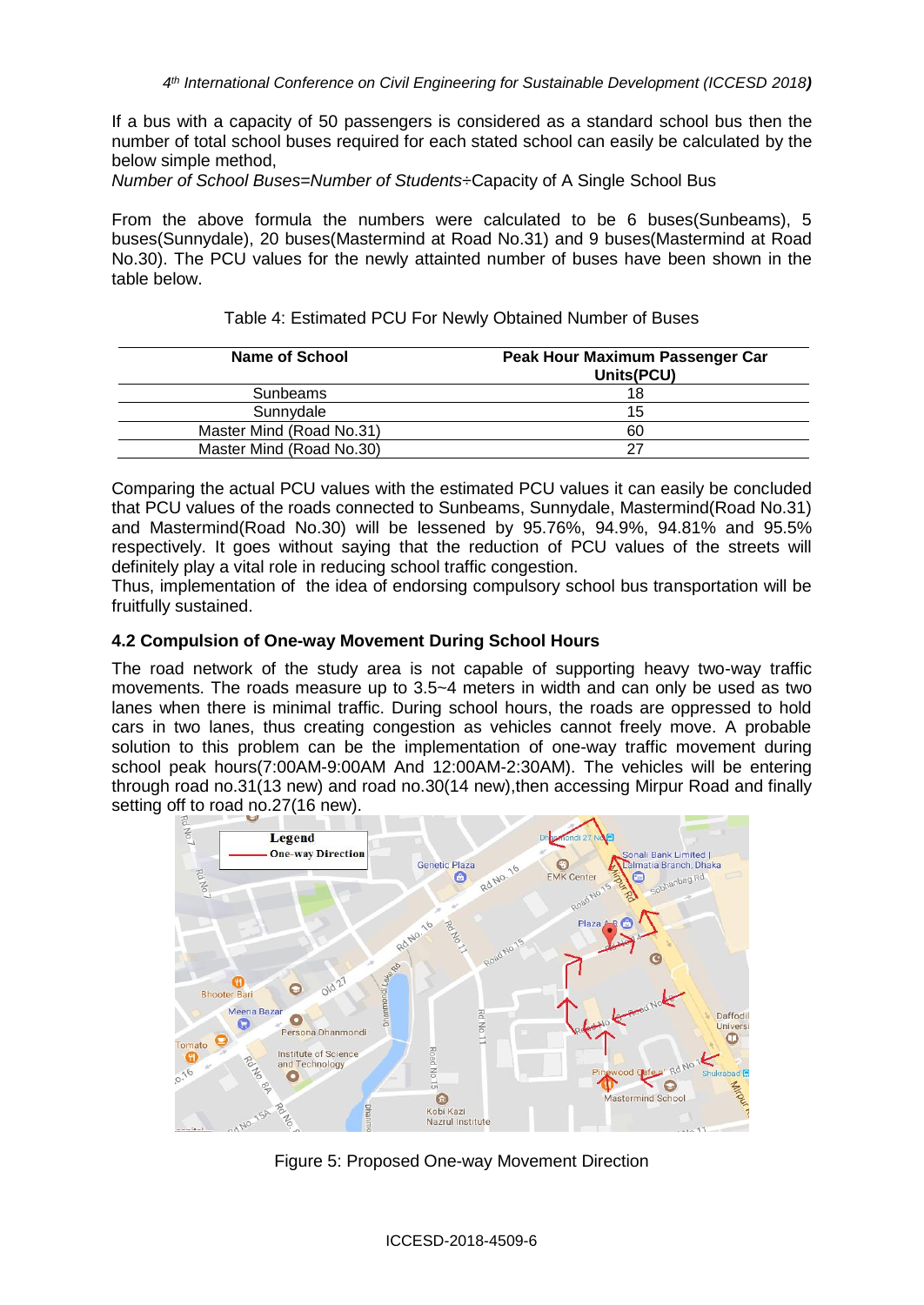In context of the study area,the feeder roads are always scrammed with dense traffic during peak hours and free vehicular movement is close to impossible. Thus,channelizing one way traffic to primary roads will escalate free movement within a single lane. This is a moderately appropriate solution for school traffic, however, it may not always be found to be suitable as it will obstruct any residential traffic movement during peak hours because it will only permit movement in one-way.

### **4.3 Enforcing Parking Restriction During Peak Drop-off and Pick-up Hours**

The roads of the study area are simultaneously used as parking spaces anytime during the day and most recurrently during school peak hours. There are signs currently present on the road sides which read "No Parking", yet they are disregarded and not paid heed to. Hence, enforcement of parking restriction (e.g. Parking Fine) during peak drop-off and pick-up hours can be a way out of this problem. Parking restriction will free up space within the roads and promote free movement of vehicles and provide more accessibility.

Bearing in mind the societal and socio-economic condition of Bangladesh, implementation of such parking restrictions is only workable with proper law enforcement. Continuous surveillance of traffic polices at the important nodes of the area will create awareness among the vehicular users to abide by the parking restrictions. This idea of solving school traffic can be deviced if and only if the Government issues traffic polices at the respective points.

If the average number of vehicles parked around the schools during peak hours is omitted from PCU value calculation then the values will be lessened to 399.5, 269.25, 1119.5 and 574.5 for Sunbeams, Sunnydale, Mastermind(Road No.31) and Mastermind(Road No.30) respectively. The decreased values of PCU indicate that there is a good chance of traffic being reduced if parking restriction is enforced.

### **4.4 Promoting Carpooling**

Carpooling refers to the sharing of car journeys, so that more than one person travels in a single car. It's aim is to decrease the number of single car users and increase the number of multiusers of the same car. Although a safety issue arises with the implementation of carpooling, still it can be considered as an escalating solution to the congestion problem.

In recent time, carpooling has gained some popularity in Dhaka City. 'Uber' is the most known carpooling service which is trending at present. The students travelling from the same area can share a single car provided by 'Uber' or other carpooling services(DhakaRides, Taxiwala etc.). This will not only reduce the number of cars entering into the study area, but also it will significantly reduce conveyance money as the service fee will be equally divided and imposed on the passengers and no passenger will have to solely pay the fee himself. But considering the safety issue that arises, carpooling should not be considered as the prime solution to the existing problem, rather it may be considered as an optional resolution for when other options are malfunctioning.

Assuming that 3 students will travel in a single car from the same area, the total number of cars travelling to Sunbeams, Sunnydale, Mastermind(Road No.31) and Mastermind(Road No.30) will be 100, 70, 333 and 150 respectively. The calculated PCU Values considering these number of cars are found to be 100, 70, 333 and 150 respectively. It can be said without any doubt that these PCU values indicate much less school traffic than the school traffic that is already occurring in the study area everyday.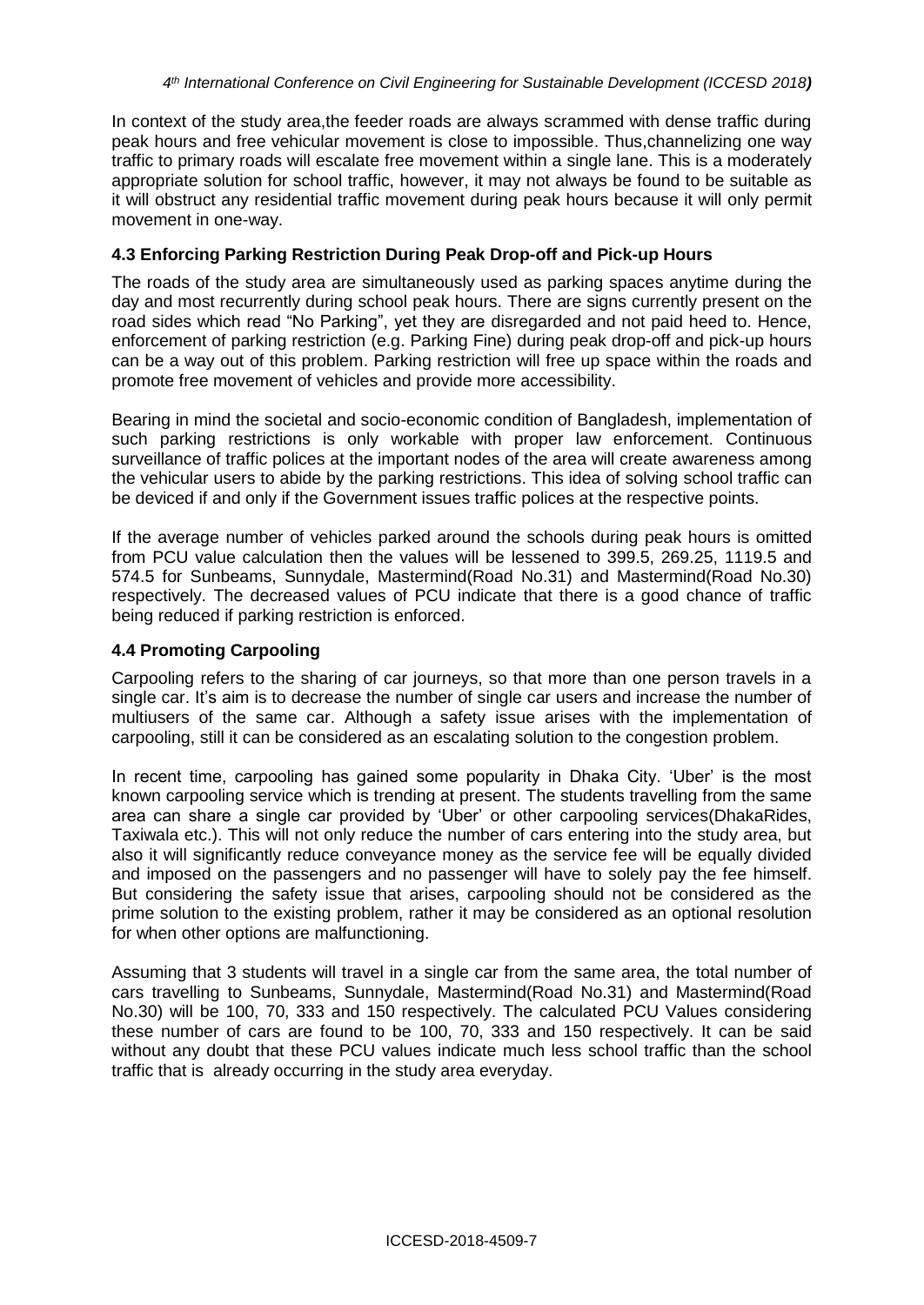### **4.5 Implementing Cordon Pricing**

### **4.5.1 Charging Area**

The residential area surrounded by Road No. 27(old)(16 new),30(old)(14 new) and 31(old)(13 new) were taken as Charging Areas and they were bounded by the red line given in Figure 6.



Figure 6 : Proposed Cordon Pricing Zones

Vehicles will be charged each time they enter into the zone. Only the private vehicles will be charged (e.g. Private Car, Motorcycle). Other vehicles such as Taxis, CNGs, public transport modes, school buses, police cars, government automobiles and emergency vehicles will be discharged. No charge will be implied on the exit of the vehicles.

# **4.5.2 Charging Hour**

There are definite peak hours within which traffic volume is the highest within the selected part of the residential area. It is when school traffic bursts out. The peak school hour at morning is 7:00AM-9:00AM and at midday it is 12:00PM-2:30PM.

### **4.5.3 Congestion Charge**

Congestion charge was estimated on the basis of the annual per capita GDP of Bangladesh. As following the idea of London Congestion charge, comparing their charge of BDT1192.66 and annual per capita GDP (Purchasing Power Parity, PPP) of BDT30,58,333 with per capita GDP of Bangladesh of BDT1,66,666 (PPP), congestion charge was estimated to be BDT 65. Cars owned by the residents will enjoy 90% exemption, i.e. they have to pay BDT6.5 every time they enter into the area. But to enjoy this benefit, residents' cars will have to register first with a minimal cost of BDT 100 (Hasnat and Hoque, 2014).

### **4.5.4 Technology/ Charging Mechanism**

Most common charging mechanisms are: (JICA, 2010)

- 1. Area Licensing Schemes (ALS): Need to buy and display coupon or license.
- 2. Electronic Road Pricing (ERP): Based on in-vehicle transponder units (IUs) that accept stored-valued smart cards for payment, each time vehicles pass through a gantry when the system is in operation, the ERP charges will be automatically deducted.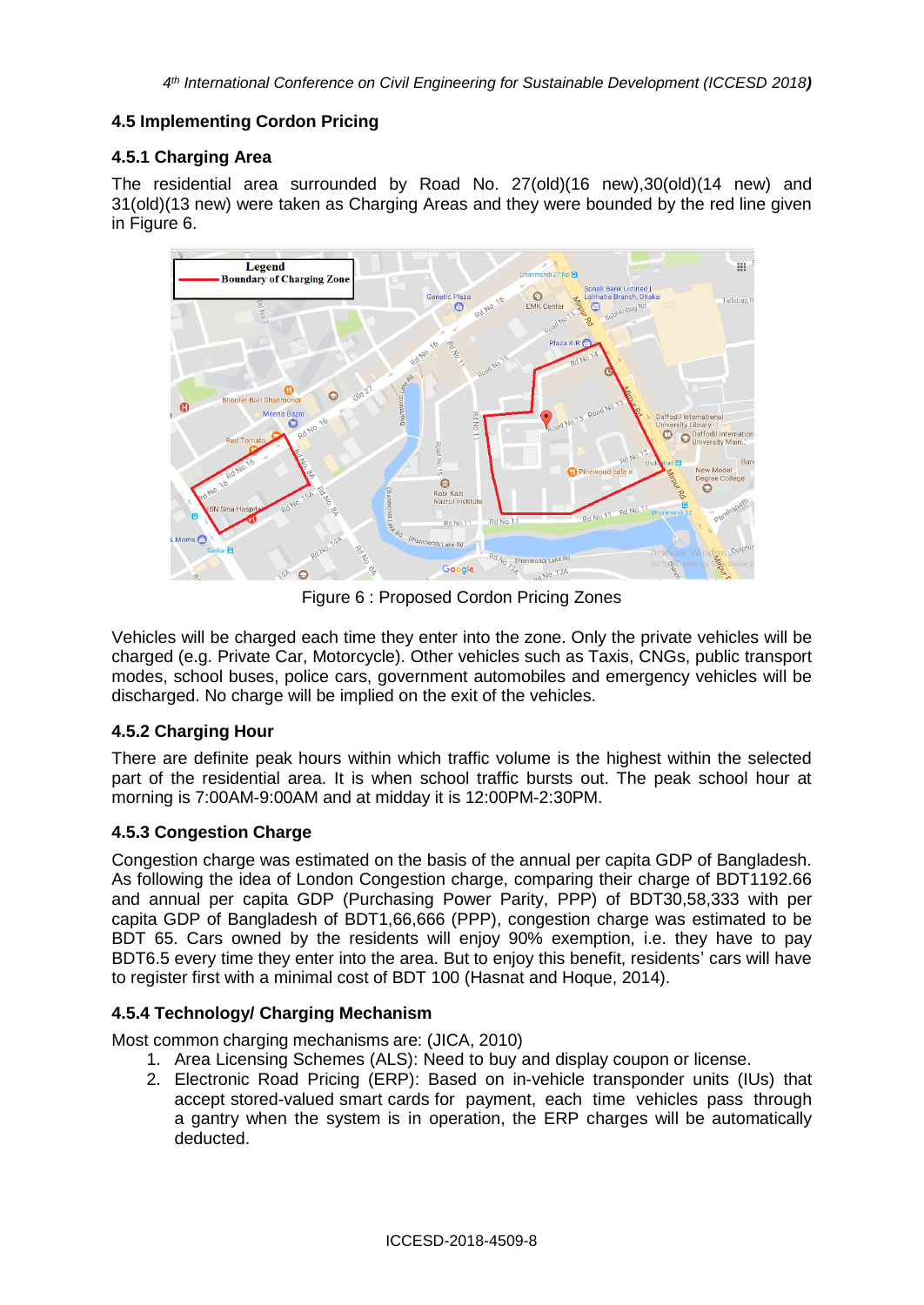- 3. Electronic Toll Collection (ETC): Based on microwave technology and in-vehicle tags. When a car passes tolled booths the system reads data about the car taking into account the time and place of the passing.
- 4. Initial Electronic Security Systems (IESS): Cameras record images of traffic and send them to a central processor to have their number plates read and checked against the list of vehicles that have been paid for.
- 5. Tag and Beacon Technology: Tag and beacon involves cars having an electronic tag on the windscreen, which emits radio signals when it passes a roadside beacon, automatically paying the congestion charge.
- 6. Global Positioning Systems (GPS): Motor vehicles have a tracking device which constantly records the time and location of the vehicle through satellite.
- 7. Among the above mentioned methods tag and beacon with ANPR (Automatic Number Plate Recognition) camera could be considered as most effective according to the cases around the world as shown in Table 5.

Table 5: Technology Considered for Congestion Charging Around The World (Ahmed, 2012)

|                 | <b>ANPR</b>  | <b>Tag and Beacon</b> | <b>GPRS Type</b> |
|-----------------|--------------|-----------------------|------------------|
| Local Scheme    |              |                       |                  |
| London          | $\checkmark$ | ✓                     |                  |
| Geona           |              | ✓                     |                  |
| Copenhagen      |              |                       |                  |
| Prague          |              | ✓                     | ✓                |
| Helsinki        |              |                       |                  |
| Stockholm       | $\checkmark$ |                       |                  |
| San Francisco   |              |                       |                  |
| Seattle         |              |                       |                  |
| Auckland        |              |                       |                  |
| Shanghai        |              |                       |                  |
| Hong Kong       |              |                       |                  |
| National Scheme |              |                       |                  |
| England         |              |                       |                  |
| Netherlands     |              |                       |                  |

Considering the local condition in Bangladesh, a tag and beacon system may seem to be too costly. Thereby the ANRP (Automatic Number Plate Recognition) usage should be enough. There are several ways by which Automatic charge can be collected such as, using cell phones or a simple procedure of sending a text message while a vehicle drives into the charging zone. GPRS is also a popular type of congestion charging in many countries but unfortunately it is too costly for Bangladesh. In GPRS system all the vehicles of the city have to be equipped with an in-vehicle unit costing, BDT12,500 each unit (Hasnat and Hoque, 2014).This procedure does not prove to be feasible as it will require a large amount of capital. Charge can also be collected online, by text messaging, by post services. The users are permitted to pay in advance or the day on which they enter into the charging zone. A penalty is to be imposed on the late payers. Charge collection by mobile phone or by text message may prove to be most convenient for the users (Hasnat and Hoque, 2014).

### **4.5.5 Enforcement**

Available most common enforcement techniques are: (JICA, 2010)

X-Wave Camera: Analogue, colour and is used to give an image of the vehicle in the context of it's surroundings.

CCTV Camera: Analogue, monochrome and provide images for reading number plates. Automatic Number Plate Recognition (ANPR) Technology: All images are sent to the ANPR via a telecommunications system. This system is based on dedicated DWDM (dense wave division multiplexing) technology which links the central data hub with each of the network